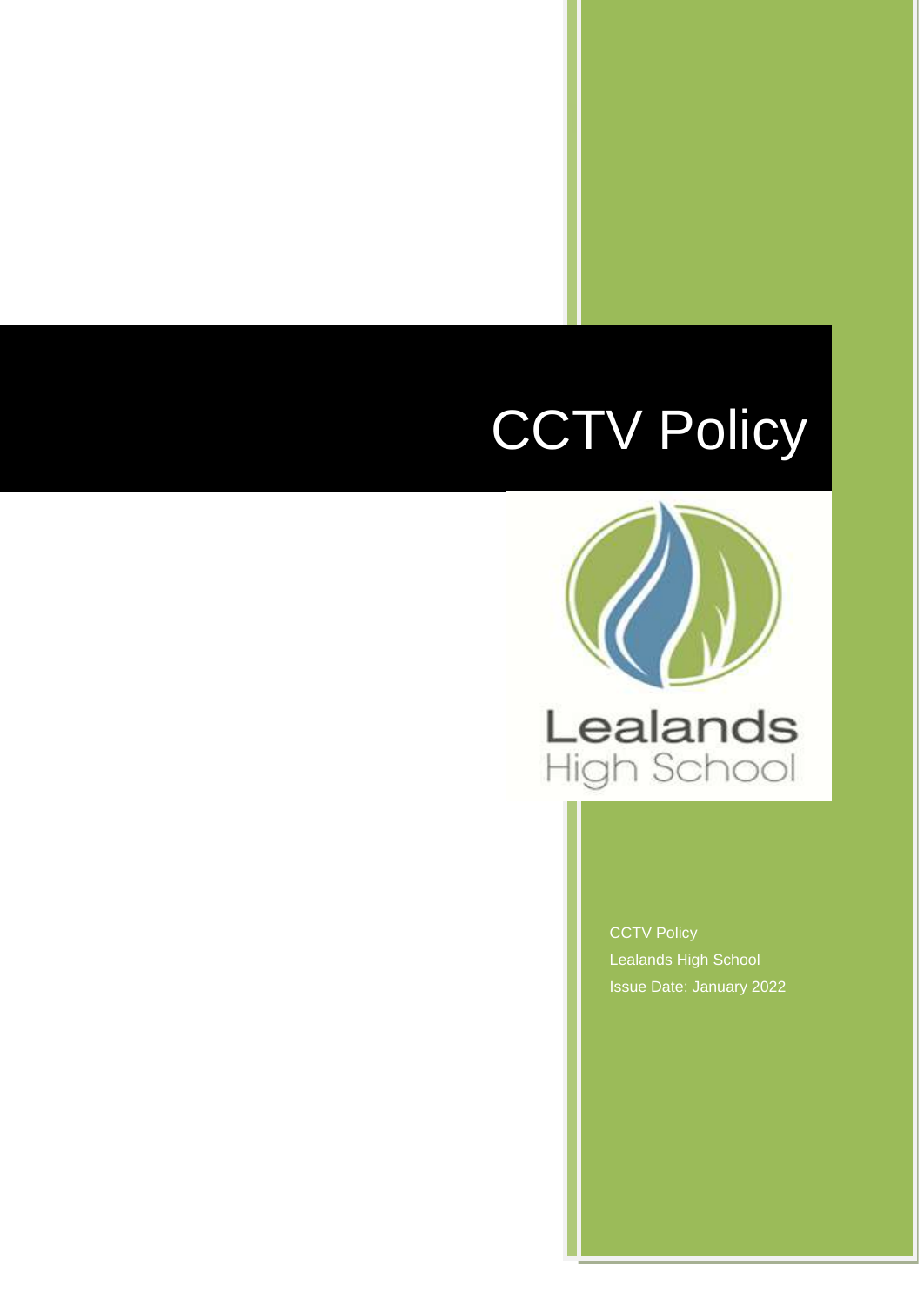# **1. PURPOSE**

- 1.1 Lealands High School uses CCTV to protect against crime and to protect pupils, staff, parents and members of the public when they are on school premises.
- 1.2 Images of people captured on CCTV where they can be easily identified are defined as personal data under the Data Protection Act 2018. Lealands High School follows requirements of the Act when using CCTV.
- 1.3 Lealands High School will comply with this CCTV policy to ensure that the school can justify the use of CCTV under the Data Protection Act 2018 and subsequent guidance released by the Information Commissioner's Office and under the Human Rights Act 1998.
- 1.4 The policy applies where open use of CCTV is intended in public areas. It does not apply to targeted or covert surveillance activities. Any operation of this kind may only be carried out with reference to the Regulation of Investigatory Powers Act (RIPA) 2000 in consultation with Luton Borough Council Policy and/or the Police.
- 1.5 This policy applies to all CCTV systems in operation at the school
- 1.6 This policy will be reviewed as appropriate or as legal advice changes

#### **2. RESPONSIBILITIES FOR CCTV OPERATION**

- 2.1 CCTV schemes will be administered and managed by the Headteacher in accordance with this policy and with guidance from the LA where necessary.
- 2.2 The day-to-day management of the CCTV scheme will be the responsibility of designated senior leaders and the school's Facilities Management Contractor MITIE. MITIE as the operating authority for CCTV in the school have their own policy detailing operation in school.
- 2.3 Precautions must be in place to control access to CCTV equipment and to prevent unauthorised access and misuse. All staff with access to the system must ensure that they adhere to the Data Protection Act 2018 and any security precautions.
- 2.4 Annual notification for CCTV use is required by the Information Commissioner's Office, checks will be carried out on a regular basis to ensure that all procedures are correctly followed.

# **3. LEGAL BASIS FOR USE OF CCTV SYSTEMS**

- 3.1 The use of CCTV and the images recorded must comply with the Data Protection principles and must be:
	- fairly and lawfully obtained;
	- adequate, relevant and not excessive;
	- accurate;
	- used only for purposes about which people have been informed;
	- secure and protected from unauthorised access;
	- not held longer than required for the purposes they were recorded;
	- accessible only to data subjects where a request has been made under the Data Protection Act and where the images are defined as personal data and do not compromise the safety, security or privacy of other individuals
- 3.2 In order to use CCTV, Lealands High School must have a legitimate basis for recording the personal data. The legitimate purposes for the basis of CCTV use at Lealands High School are:
	- prevention and detection of crime, e.g., theft, arson and criminal damage;
	- to protect the school buildings and assets;
	- to increase the perception of safety and reduce the fear of crime;
	- to protect members of the public and private property;
	- to ensure the safety of pupils and others present on school premises.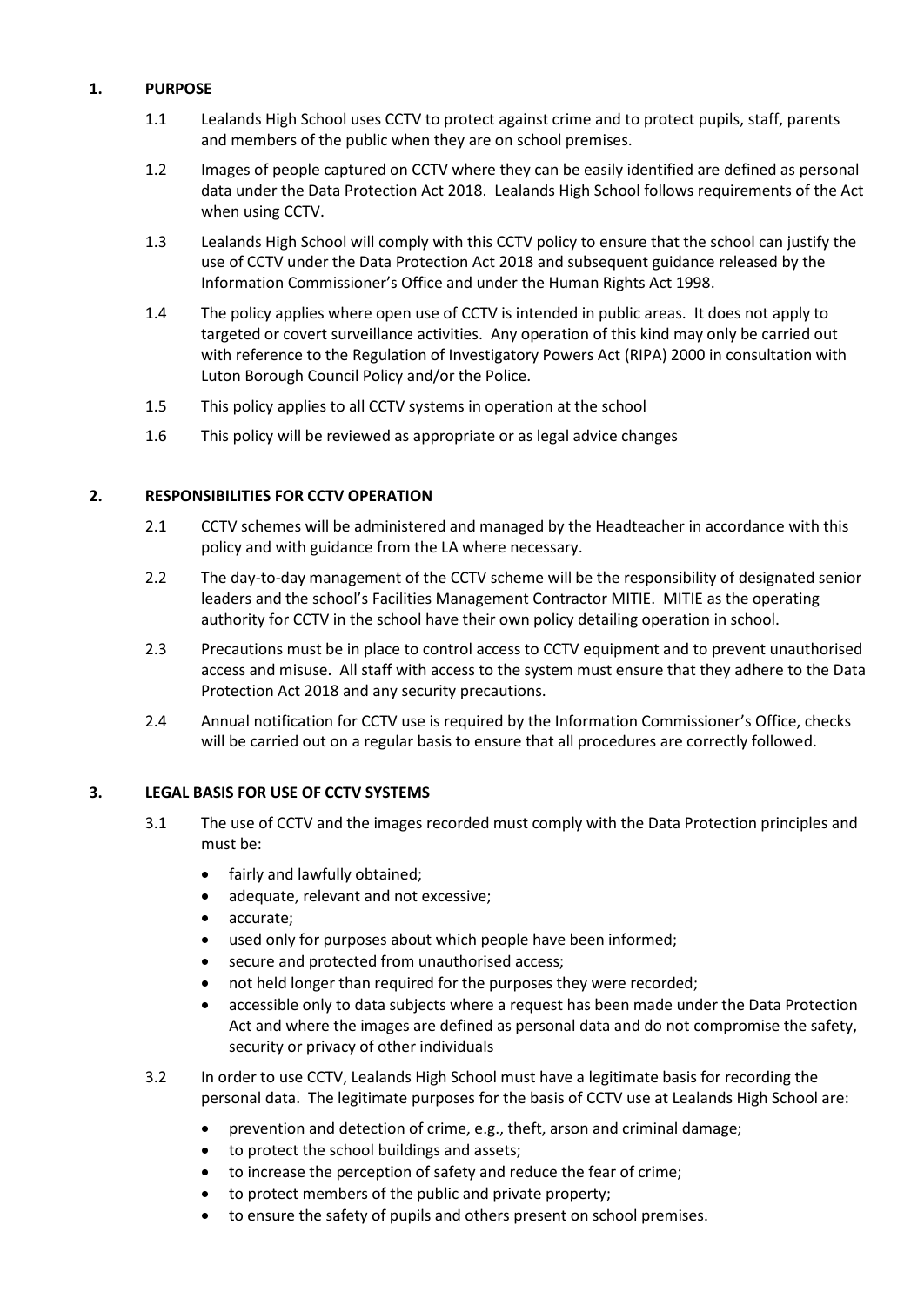- 3.3 The use of CCTV must be fair and must not be excessive or prejudicial to any individual or any group of individuals. In order for the use of CCTV to be fair, Lealands High School has informed people that CCTV is in use on the premises by means of notices at various locations through-out the school
- 3.4 The Human Rights Act (HRA) gives every individual a right to private life and correspondence. This means that CCTV should not be used inappropriately and in areas where people could expect privacy. The HRA also makes it imperative that people are informed when CCTV is in operation. Therefore, the school does not use CCTV in toilets, changing rooms, offices or individual classrooms.
- 3.5 Lealands High School has documented the purposes for which CCTV is to be used on the premises through this policy.

#### 4. **ENSURING THAT USE OF CCTV IS FAIR**

- 4.1 Lealands High School includes the use of CCTV on their annual Data Protection notification (registration) to the Information Commissioner's Office as one of the purposes for which they use personal data.
- 4.2 Lealands High School will only use CCTV for the purposes stated. CCTV or images produced from it should not be used for any other purposes, particularly purposes which could not reasonably be envisaged by individuals.
- 4.3 Lealands High School will ensure that pupils, staff and other people who use their buildings are informed of the use and purpose of CCTV. This has been done by means of clear and obvious notices placed around the school premises. Notices include the following information:
	- the identity of the Data Controller (the school);
	- the purposes for which CCTV is being used, e.g., for the prevention or detection of crime or to increase safety and security whilst on school premises;
	- details of who to contact about the scheme and phone number where applicable.
- 4.4 The wording of notices at Lealands High School are:
	- For your safety and security and for the prevention of crime, closed circuit television operates in this area.

Operator: Lealands High School Contact: 01582 611600

- 4.5 CCTV cameras must only record images on school premises and should not be directed at surrounding private property.
- 4.6 The viewing of CCTV footage will be the responsibility of the Headteacher and a limited number of nominated staff – the Seniore Leadership Team and designated Safeguarding leads . Lealands High School does not permit any third party to view CCTV footage. Images will only be released to a third party where the school is legally obliged to do so and following the guidance set out in the Information Commissioner's Office CCTV Code of Practice (2008), Data Protection Act 2018 and the Human Rights Act 1998.

# 5. **SELECTION, OPERATION AND MAINTENANCE OF CCTV SYSTEMS**

#### 5.1 **Selecting a system**

The CCTV system chosen must be of sufficient quality to ensure that recordings and images produced are useable by the school and the police. When choosing or updating a system, the latest police guidance (which can be found on the Home Office website) should be used. MITIE is responsible for selecting maintaining and upgrading CCTV in accordance with the following principles and under the direction of the Headteacher. In general:

- Digital systems are recommended by the police as they provide good quality recordings and the capacity to produce clips and stills and to copy records to removable media.
- Equipment must work effectively together. For example, a high quality digital CCTV system can only be used to its full capacity if the cameras are also of a similar quality.
- Equipment must be maintained correctly, checked regularly and repaired immediately if faulty, otherwise there is a risk that footage cannot be used in the investigation of a crime.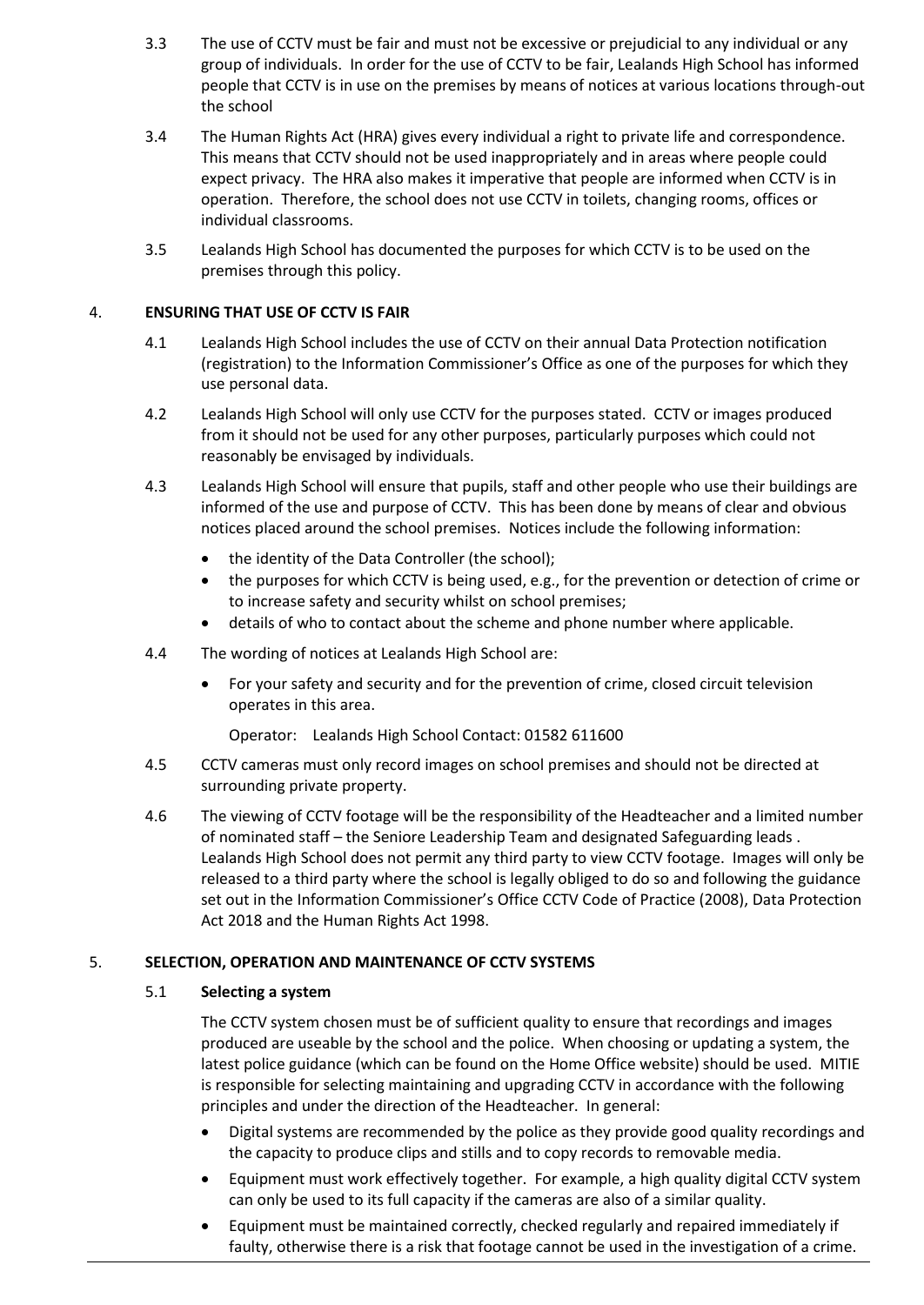- Where removable media such as DVD or tape is used, it should be of a high quality and replaced on a regular basis. Each item should be identified by a unique mark and stored in date order where appropriate. Media should be wiped completely before it is re-used.
- Cameras should be sited so that individuals can be recognised easily, where required. Care should be taken that the view from a camera does not become obscured or is positioned to view spaces that is not of relevance to the purposes of your CCTV system.
- The CCTV system used at Lealands High School is Samsung Security Manager.

#### 5.2 **Security**

5.2.1 CCTV equipment should be held in a separate, locked room where possible (or in a locked cupboard where this is not possible) and access must be strictly confined to authorised staff. The systems are password protected to ensure security.

If any emergency or routine maintenance is required on the CCTV system the Facilities Management contractor MITIE must be satisfied of the identity of contractors before allowing access to the equipment.

5.2.2 Remote access to cameras via 'off air' access or via broadband links should be used sparingly. When accessing cameras from home over the Internet, staff should ensure that unauthorised persons cannot view the footage, or safeguards are installed to protect CCTV images from being intercepted.

#### 5.3 **Retention of recordings**

- 5.3.1 Digital recordings or removable media (i.e. USB's/CD's etc.) must be stored in a separate, locked room (or locked cupboard) and access must be strictly confined to authorised staff. A recording system i.e. dates/times and recording details should also be retained whilst the material is held.
- 5.3.2 Recordings should be held for a limited length of time and must be destroyed when their use is no longer required. Lealands High School will hold recordings for a maximum period of 28 days; however, this may be extended where the recordings are required for an on-going investigation. When the retention period has been reached, digital recordings or removable media should be destroyed or wiped securely.

#### **6. COVERT SURVEILLANCE**

- 6.1 On the rare occasions when schools may wish to use CCTV covertly (i.e., without making people aware of it), an application must be made under the Regulation of Investigatory Powers Act (RIPA). The school should discuss the matter with Luton Borough Council in order to gain authorisation.
- 6.2 Where the police wish to undertake convert surveillance, they will obtain the relevant authorisation.

# **7. PROCEDURES FOR DISCLOSURE OF CCTV RECORDS TO OTHER ORGANISATIONS**

- 7.1 Access to CCTV recordings day-to-day is restricted to nominated senior staff who operate the system.
- 7.2 CCTV recordings are held only by the school unless there is a legal obligation to disclose them. Disclosure includes the viewing of images by someone who is not the operator of the system as well as the transfer of recordings to another organisation. Lealands High School does not permit any third party to view CCTV footage. Images will only be released to a third party where the school is legally obliged to do so and following the guidance set out in the Information Commissioner's Office CCTV Code of Practice (2008), Data Protection Act 2018 and the Human Rights Act 1998.
- 7.3 Records may need to be disclosed for the following reasons:
	- to the police, for the prevention and detection of crime;
	- to a court for legal proceedings;
	- to a solicitor for legal proceedings;
	- to the media for the purposes of identification.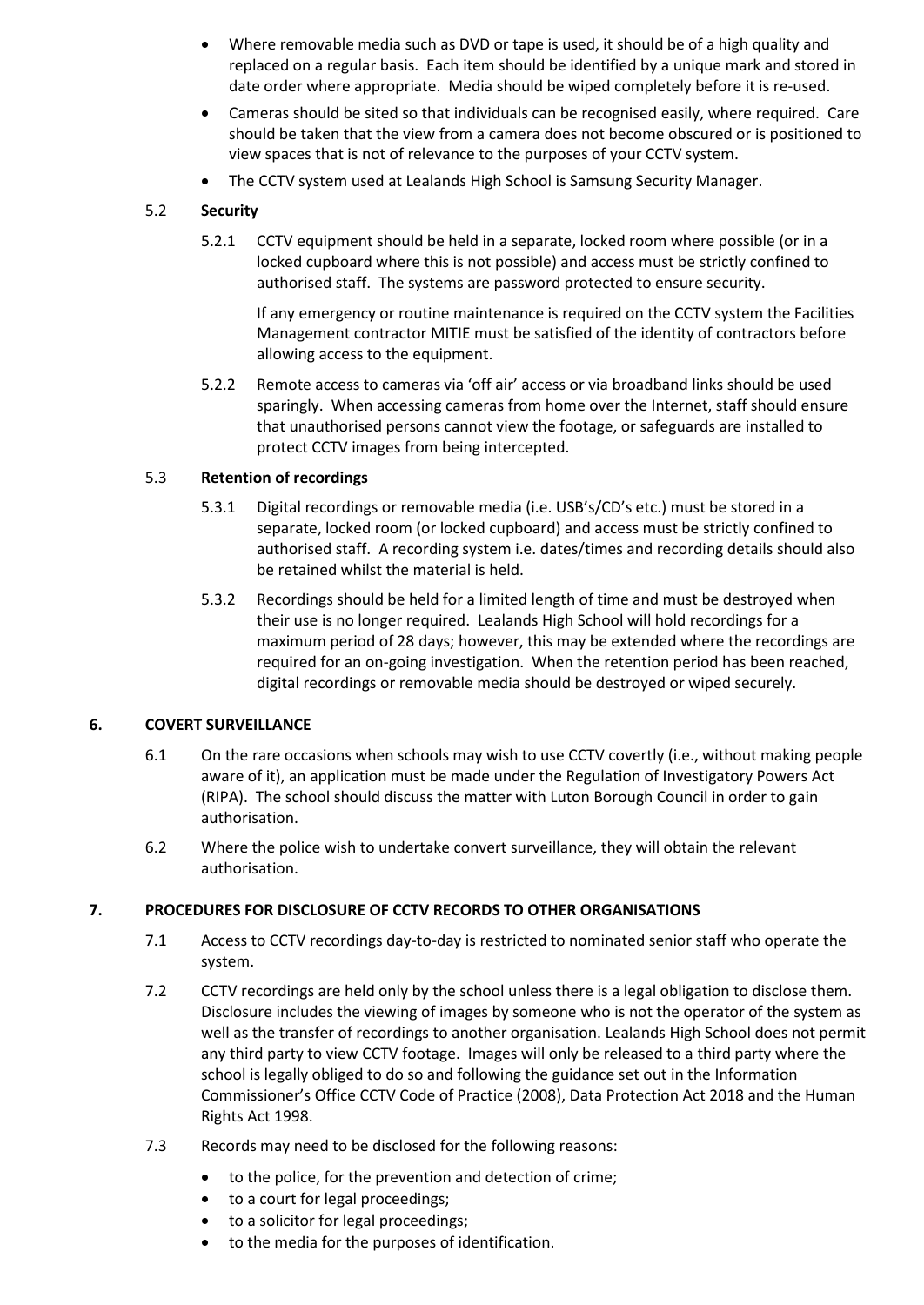- 7.4 Where recordings have been disclosed or viewed by an authorised third party the school must keep a record of:
	- when the images were disclosed;
	- why they have been disclosed;
	- any crime incident number to which they refer;
	- who the images have been viewed by or disclosed to.
- 7.5 Viewing of CCTV recordings by the police must be recorded in writing. Requests by the police are actioned under section 29 of the Data Protection Act. The police should provide a completed section 29 form stating that the information is required for the prevention and detection of crime. If a form is not available, or in an emergency, the school must record in writing when and why the information has been released.
- 7.6 Should a recording be required as evidence, a copy may be released to the police. Where this occurs the recording will remain the property of the school. The date of the release and the purpose for which it is to be used must be recorded.
- 7.7 The police may require the school to retain recordings for possible use as evidence in the future. Such records must be stored and indexed so that they can be retrieved when required.
- 7.8 Applications received from other outside bodies (e.g solicitors) to view or release recordings will be referred to the Headteacher. In these circumstances, recordings are only likely to be released for legal proceedings, following an information access request (see section 8) or in response to a Court Order.
- 7.9 Recordings will only be released to the media for use in the investigation of a specific crime and with the written agreement of the police.

# **8. SUBJECT ACCESS REQUESTS**

- 8.1 Under section 7 of the Data Protection Act 2018, individuals who are the subject of personal data are entitled to request access to it. This includes CCTV images where they are defined as personal data within the meaning of the Act. If a request is received, a fee (up to a maximum £10) can be charged and a copy of the images must be provided within 40 days of the request.
- 8.2 Recent legal cases have raised the issue of when CCTV images should be considered as personal data. Guidance arising from this implies that personal data must be substantially about the person and should affect their privacy in some way. In relation to CCTV this will not include all images:
	- A wide shot of, for example, a playground or school corridor with many people in view of the cameras would not normally be considered as the personal data of all those involved. However, where a camera has picked up an individual or group of individuals specifically, or has been moved to zoom in on them, the images recorded can be considered personal data.
- 8.3 Where a request has been made to view an image or recording, an application must be made in writing, together with details of themselves to allow the school to identify them as the subject of the images and to locate the images on the system. The individual may wish to access either a still image or part of a recording. Where third parties are included in the images, they should be removed where this is technically possible. Where removal is not possible, a balanced decision needs to be made, which considers whether the images would involve an unfair intrusion into the privacy of third parties in the image(s), cause unwarranted harm or distress, and whether it is reasonable in all circumstances to release the information to the individual.
- 8.4 There is no obligation to provide information where a request has been made after CCTV records have been routinely destroyed in accordance with this policy - see 5.5 (i.e. for recordings that no longer exist). However, where a request has been made for recordings still in existence, they must not be destroyed until the request is complete.
- 8.5 The school will liaise with the Local Authority's Data Protection Officer.

# **9. BREACHES OF POLICY**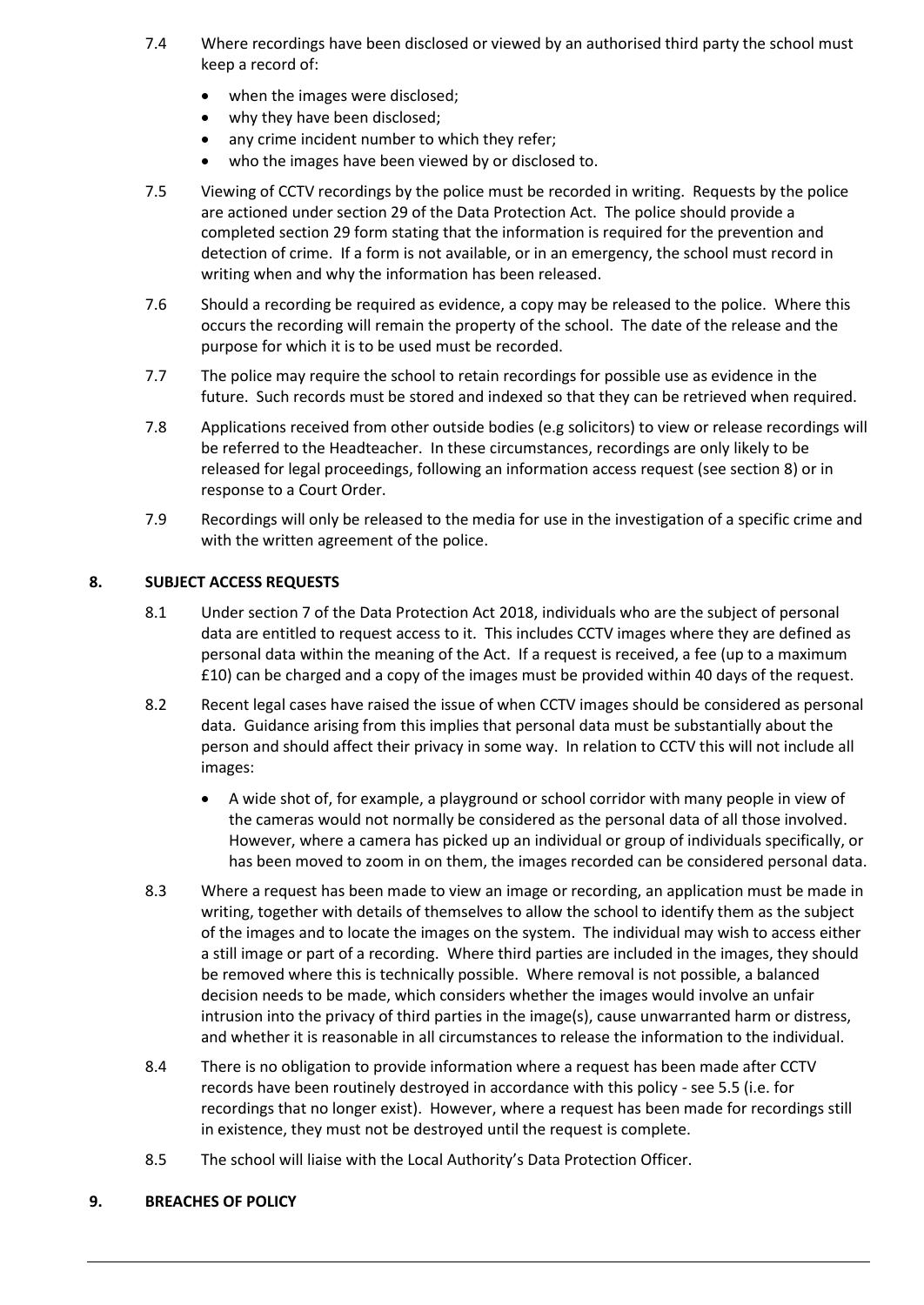- 9.1 Any breach or alleged breach of this policy or school guidelines on the use of CCTV by school staff or other individuals will be investigated by the Headteacher.
- 9.2 An investigation will be carried out into any breaches of policy and procedures reviewed or put in place to ensure that the situation does not arise again.

#### **10. COMPLAINTS**

10.1 Any complaints about the operation of the CCTV system should be addressed to the Headteacher, where they will be dealt with according to the school's standard complaints procedures, with reference to this policy.

#### **11. REFERENCES AND LINKS**

Information Commissioners Office: ICO - [CCTV](https://ico.org.uk/for-the-public/cctv/)

CCTV [Code of Practice](https://ico.org.uk/media/for-organisations/documents/1542/cctv-code-of-practice.pdf) (revised edition 2008): Code of Practice

To view the schools data registration with the Information Commissioner's Office please enter the schools registration reference number, Z6283228, into the search option of the following link to the Information Commissioner's Officers data register:

[https://ico.org.uk/what\\_we\\_cover/register\\_of\\_data\\_controllers](https://ico.org.uk/what_we_cover/register_of_data_controllers)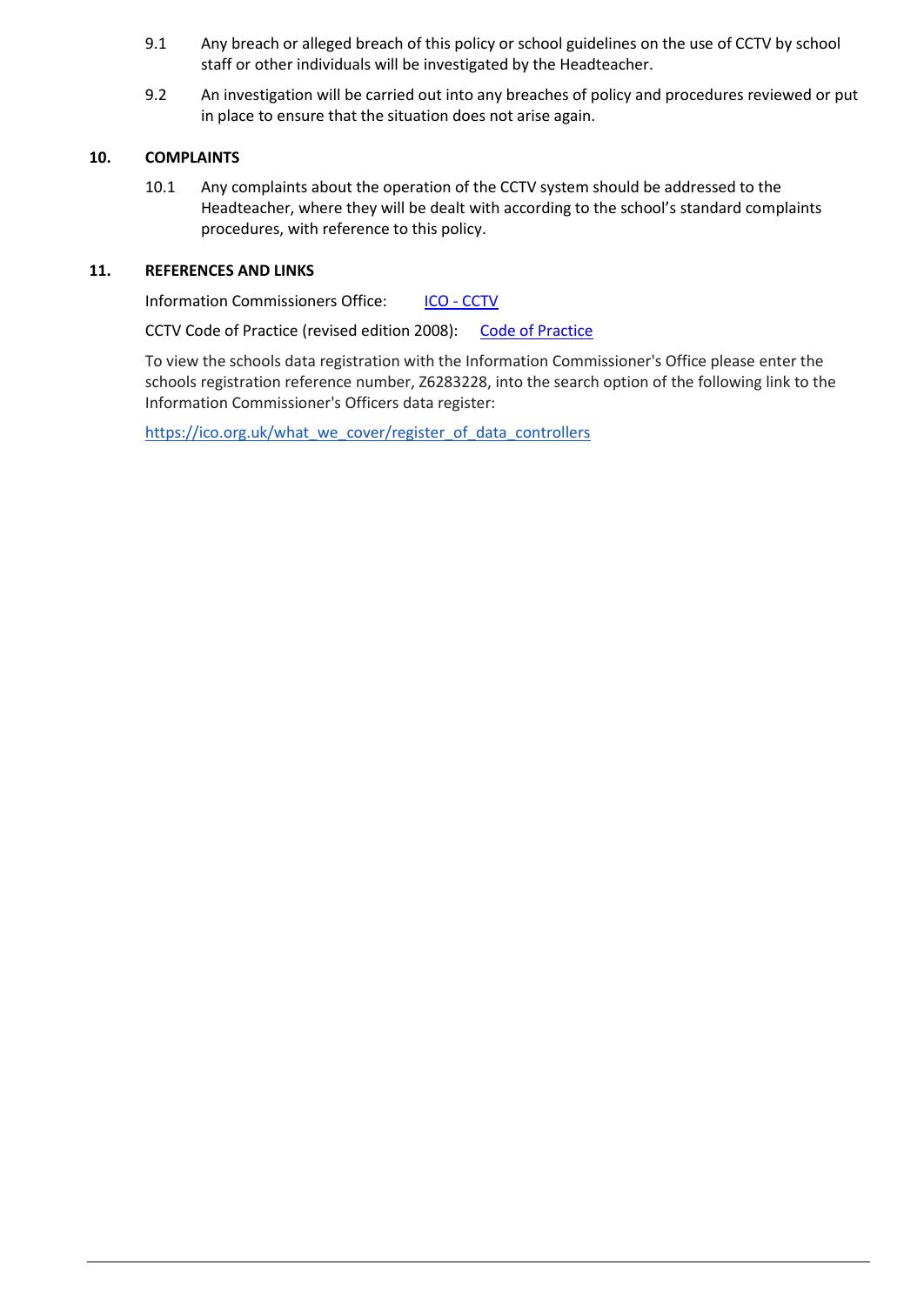# **APPENDIX A**

Checklist for users of limited CCTV systems monitoring small retails and business premises (taken from the document – In the picture: A data protection code of practice for surveillance cameras and personal information published by the Information Commissioners Office).

The CCTV system and the images produced by it are controlled by the Headteacher of Lealands High School who is responsible for how the system is used and for notifying the Information Commissioner about the CCTV system and its purpose (which is a legal requirement of the Data Protection Act 2018).

Lealands High School has considered the need for using CCTV and have decided that it is required for the prevention and detection of crime and for protecting the safety of customers. It will not be used for other purposes. We conduct an annual review of our use of CCTV.

|                                                                                                                                                                                                                                                           | <b>CHECKED</b> (date)                                                                                                                                                                                                                                                                                                                                                                                                                                                              | BY                               | <b>DATE OF</b><br><b>NEXT REVIEW</b> |
|-----------------------------------------------------------------------------------------------------------------------------------------------------------------------------------------------------------------------------------------------------------|------------------------------------------------------------------------------------------------------------------------------------------------------------------------------------------------------------------------------------------------------------------------------------------------------------------------------------------------------------------------------------------------------------------------------------------------------------------------------------|----------------------------------|--------------------------------------|
| Notification has been submitted<br>to the Information Commissioner<br>and the next renewal date<br>recorded.                                                                                                                                              | 11/01/2022<br>Renewal was submitted to the<br>ICO in August 2021. Next<br>renewal date 31/08/2022.                                                                                                                                                                                                                                                                                                                                                                                 | Johanna Goslin                   | 31/08/2022                           |
| There is a named individual who<br>is responsible for the operation of<br>the system.                                                                                                                                                                     | 11/01/2022<br>The Headteacher is responsible<br>for the operation of the system<br>with delegated powers given to<br>some senior staff and MITIE the<br>facilities management contractor.                                                                                                                                                                                                                                                                                          | Johanna Goslin                   | 11/01/2023                           |
| The problem we are trying to<br>address has been clearly defined<br>and installing cameras is the best<br>solution. This decision should be<br>reviewed on a regular basis.                                                                               | 11/01/2022<br>Cameras have been installed for<br>the following purposes:<br>Prevention and detection of<br>$\bullet$<br>crime<br>Protect the school buildings<br>and assets<br>Increase the perception of<br>$\bullet$<br>safety and reduce fear of<br>crime<br>Protect members of the public<br>and private property<br>Ensure the safety of pupils<br>and others present on school<br>premises<br>CCTV is the best solution to<br>support addressing the<br>identified problems. | Johanna Goslin                   | 11/01/2023                           |
| A system has been chosen which<br>produces clear images which the<br>law enforcement bodies (usually<br>the police) can use to investigate<br>crime and these can easily be<br>taken from the system when<br>required.<br>Cameras have been sited so that | 11/01/2022<br>Samsung Security Manager is the<br>CCTV system installed at the<br>school.<br>It produces clear images which<br>can be taken from the system<br>when required.<br>11/01/2022                                                                                                                                                                                                                                                                                         | Johanna Goslin<br>Johanna Goslin | 11/01/2023<br>11/01/2023             |
| they provide clear images.                                                                                                                                                                                                                                | Cameras have been positioned<br>throughout the premises to<br>provide clear images which are<br>not obscured by buildings or                                                                                                                                                                                                                                                                                                                                                       |                                  |                                      |